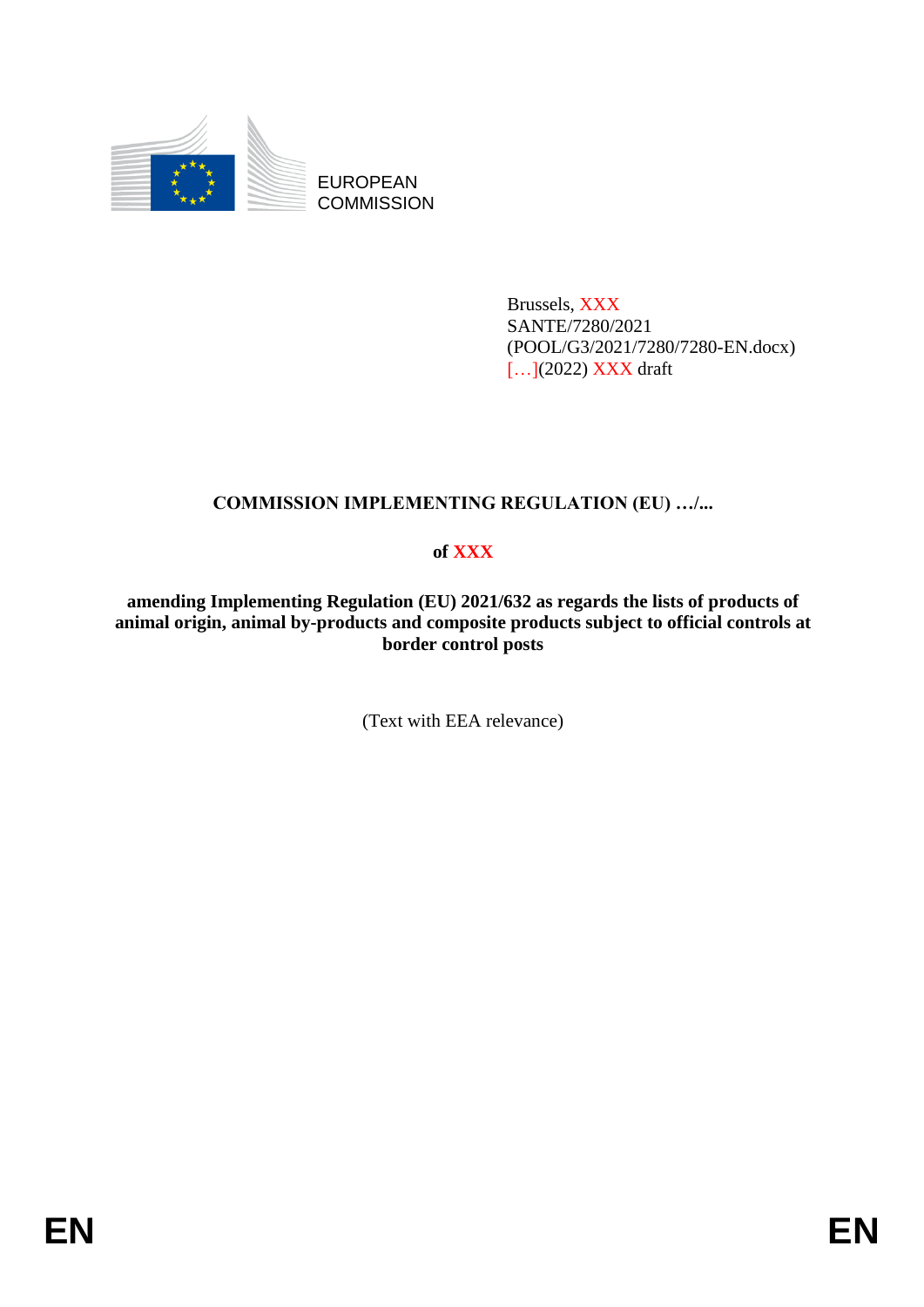#### **COMMISSION IMPLEMENTING REGULATION (EU) …/...**

#### **of XXX**

#### **amending Implementing Regulation (EU) 2021/632 as regards the lists of products of animal origin, animal by-products and composite products subject to official controls at border control posts**

#### (Text with EEA relevance)

#### THE EUROPEAN COMMISSION,

Having regard to the Treaty on the Functioning of the European Union,

Having regard to Regulation (EU) 2017/625 of the European Parliament and of the Council of 15 March 2017 on official controls and other official activities performed to ensure the application of food and feed law, rules on animal health and welfare, plant health and plant protection products, amending Regulations (EC) No 999/2001, (EC) No 396/2005, (EC) No 1069/2009, (EC) No 1107/2009, (EU) No 1151/2012, (EU) No 652/2014, (EU) 2016/429 and (EU) 2016/2031 of the European Parliament and of the Council, Council Regulations (EC) No 1/2005 and (EC) No 1099/2009 and Council Directives 98/58/EC, 1999/74/EC, 2007/43/EC, 2008/119/EC and 2008/120/EC, and repealing Regulations (EC) No 854/2004 and (EC) No 882/2004 of the European Parliament and of the Council, Council Directives 89/608/EEC, 89/662/EEC, 90/425/EEC, 91/496/EEC, 96/23/EC, 96/93/EC and 97/78/EC and Council Decision 92/438/EEC (Official Controls Regulation)<sup>1</sup>, and in particular Article 47(2), first subparagraph, point (a), thereof,

Whereas:

- (1) Commission Implementing Regulation (EU)  $2021/632^2$  establishes lists of animals, products of animal origin, germinal products, animal by-products and derived products, composite products, and hay and straw to be presented for official controls at border control posts, with the indication of their respective Combined Nomenclature codes ('CN codes') provided for in Council Regulation (EEC) No 2658/87<sup>3</sup>.
- (2) Articles 3, 5 and 12 of Commission Delegated Regulation (EU) 2019/625<sup>4</sup> provide for import requirements for consignments of goods referred to by certain CN codes and Harmonised System codes ('HS codes') in Part Two of Annex I to Regulation (EEC) No 2658/87. Those provisions have been amended by Commission Delegated

<sup>1</sup> <sup>1</sup> OJ L 95, 7.4.2017, p. 1.

<sup>2</sup> Commission Implementing Regulation (EU) 2021/632 of 13 April 2021 laying down rules for the application of Regulation (EU) 2017/625 of the European Parliament and of the Council as regards the lists of animals, products of animal origin, germinal products, animal by-products and derived products, composite products, and hay and straw subject to official controls at border control posts, and repealing Commission Implementing Regulation (EU) 2019/2007 and Commission Decision 2007/275/EC (OJ L 132, 19.4.2021, p. 24).

<sup>&</sup>lt;sup>3</sup> Council Regulation (EEC) No 2658/87 of 23 July 1987 on the tariff and statistical nomenclature and on the Common Customs Tariff (OJ L 256, 7.9.1987, p. 1).

<sup>&</sup>lt;sup>4</sup> Commission Delegated Regulation (EU) 2019/625 of 4 March 2019 supplementing Regulation (EU) 2017/625 of the European Parliament and of the Council with regard to requirements for the entry into the Union of consignments of certain animals and goods intended for human consumption (OJ L 131, 17.5.2019, p. 18).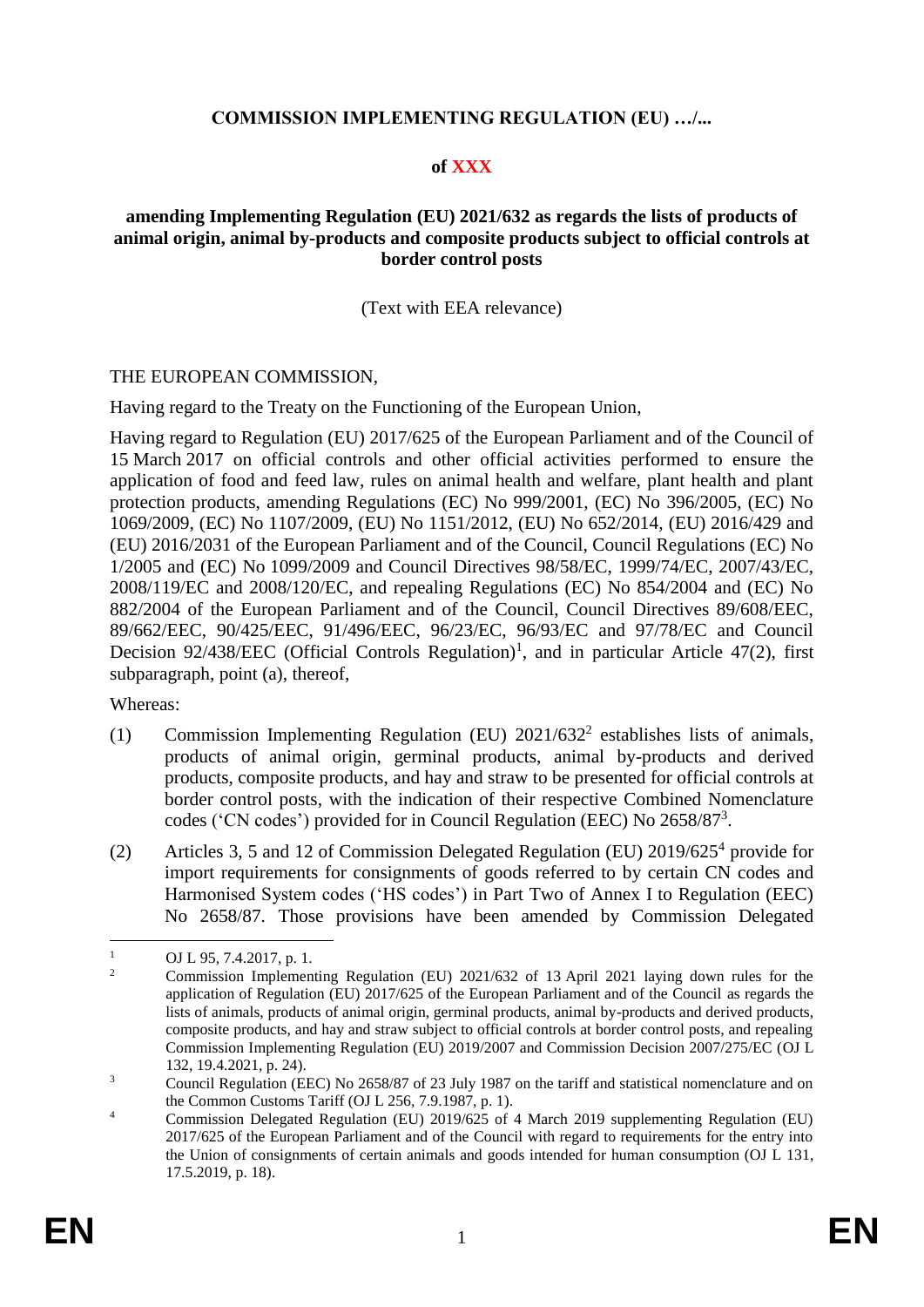Regulation (EU)  $\ldots$ ...<sup>5</sup>. Delegated Regulation (EU) ... clarifies the applicable codes by adding missing codes and removing codes which are no longer relevant. It is therefore appropriate to add the headings and CN codes 0901, 1902 19, 1904 10 30, 1904 10 90, 1904 20, 1904 90 80, 2008 99, 2906, 2936 and 3002 49 00 in the lists in the Annex to Implementing Regulation (EU) 2021/632 in order to avoid any ambiguity as regards which consignments of goods are subject to official controls at border control posts.

- (3) Certain non-raw beeswaxes under CN code Ex 1521 90 99 that are not used in, or are not intended for, feed production, fertilisers, apiaries, cosmetics or pharmaceuticals, do not pose any risks to animal or human health. Therefore, those non-raw beeswaxes should not be subject to checks at border control posts as from the date of application of Commission Regulation (EU) ...<sup>6</sup>.
- (4) Non-raw beeswaxes used in, or intended for, feed production, fertilisers, apiaries, cosmetics or pharmaceuticals do pose risks to animal or human health. Therefore, such beeswaxes should continue to be checked at border control posts.
- (5) Commission Implementing Regulation (EU)  $2021/1832<sup>7</sup>$  introduced modifications in CN codes and descriptions of goods. Implementing Regulation (EU) 2021/632 should reflect those modifications.
- (6) Implementing Regulation (EU) 2021/632 should therefore be amended accordingly.
- (7) The measures provided for in this Regulation are in accordance with the opinion of the Standing Committee on Plants, Animals, Food and Feed,

HAS ADOPTED THIS REGULATION:

### *Article 1*

The Annex to Implementing Regulation (EU) 2021/632 is replaced by the text set out in the Annex to this Regulation.

#### *Article 2*

This Regulation shall enter into force on the twentieth day following that of its publication in the *Official Journal of the European Union*.

The second paragraph of the column 'qualification and explanation' of the entry concerning CN code Ex 1521 90 99 in the table in Chapter 15 of the text set out in the Annex shall apply from … [date of application of Article 1(1) of Commission Regulation (EU) … of …

<sup>&</sup>lt;u>.</u> <sup>5</sup> Commission Delegated Regulation (EU) ..../… of … amending Delegated Regulation (EU) 2019/625 as regards Combined Nomenclature and Harmonised System codes and import conditions of certain composite products, amending Delegated Regulation (EU) 2019/2122 as regards certain goods and pet birds exempted from official controls at border control posts and amending Delegated Regulation (EU) 2021/630 as regards requirements for composite products exempted from official controls at border control posts  $[C/2019/11]$  (OJ L ..., ..., p. ...).

<sup>&</sup>lt;sup>6</sup> Commission Regulation (EU) ....... of ... amending Regulation (EU) No 142/2011 as regards imports of certain beeswax products, introduction of a new alternative processing method and adaptation of the list of third countries from which the entry into the Union of animal by-products and derived products is permitted and conditions for imports of certain derived products [SANTE/7044/2021] (OJ L …, …, p. …).

<sup>7</sup> Commission Implementing Regulation (EU) 2021/1832 of 12 October 2021 amending Annex I to Council Regulation (EEC) No 2658/87 on the tariff and statistical nomenclature and on the Common Customs Tariff (OJ L 385, 29.10.2021, p. 1).